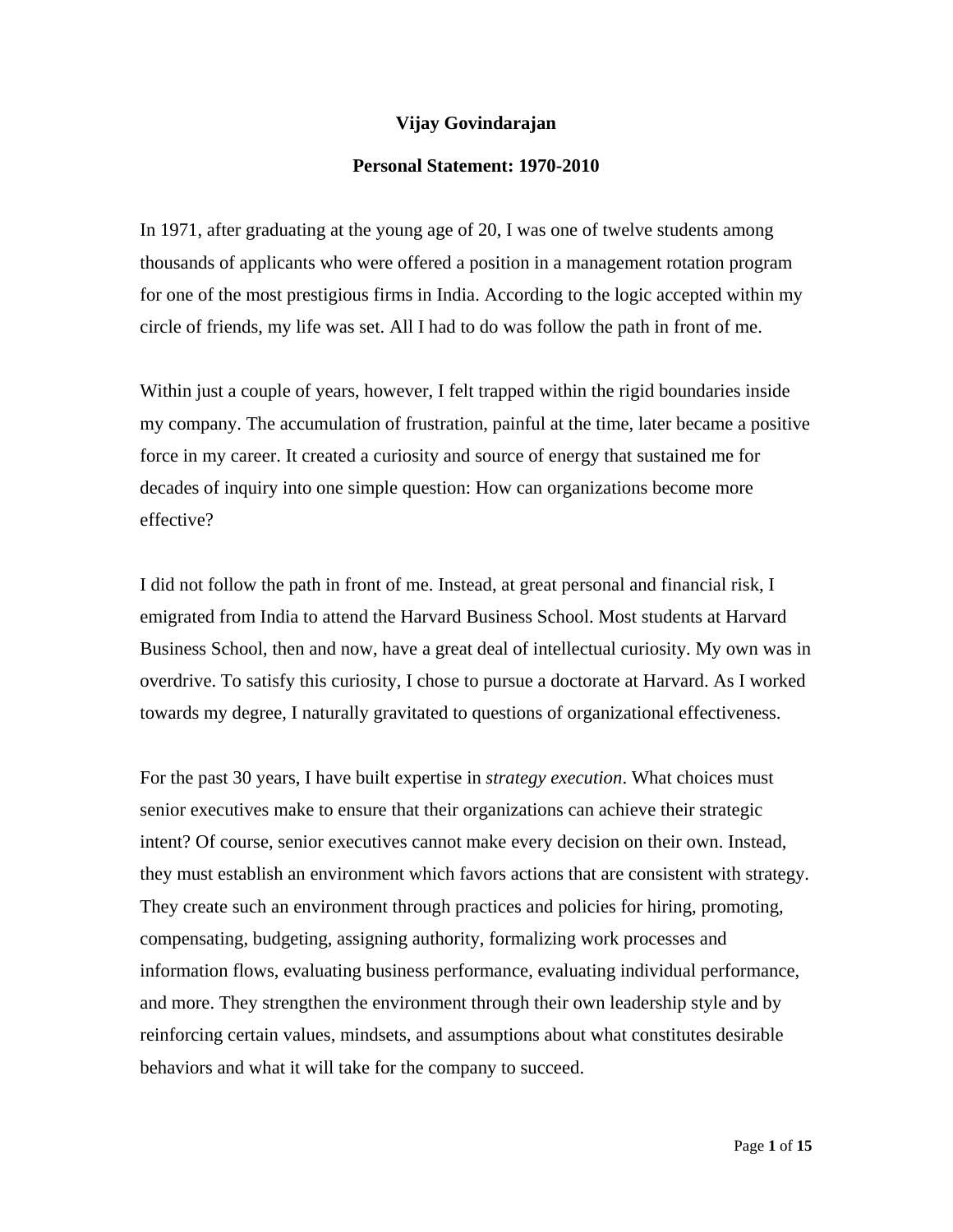There have been several paradigm shifts in the field of strategy over the past few decades, and these have opened compelling questions in my own field of strategy execution. I have been fascinated by the process by which radically new strategic ideas are translated into action. Corporations can adopt new strategies relatively quickly – that is just a matter of changing the way they think and plan. But figuring out how to actually achieve newfangled strategies is a much tougher challenge, one that takes many years. Throughout my career, I have tried to understand how organizations need to be modified so that corporations can fulfill their latest strategic ambitions.

#### **Phase I Strategy Execution Within The Diversified Firm**

In the 1960s and early 1970s, while I was still a student, many corporations were vast conglomerations of disparate businesses. The only evident logic seemed to be that bigger was better. Little thought was given to the question of which combinations of businesses made sense and which did not. The field of strategy barely existed.

As "strategic thinking" began to take hold, thinkers like Michael Porter began to analyze sources of competitive advantage for each individual business unit (see Porter, *Competitive Strategy).* His key insight: corporations win and lose at the business unit level, not at the corporate level. There are several reasons. Business units have different missions, they are in different stages in product life cycles, they have different competitive strategies, and more. For example, at General Electric, the light bulb business and the jet engine business are worlds apart. Success or failure in these businesses has more to do with individual business unit strategies than it has to do with General Electric's overall corporate blueprint.

Also in the 1970s, "portfolio planning" became all the rage. Strategists began to carefully analyze the pros and cons of combining specific business units under the same corporate umbrella. They examined potential linkages between businesses, and argued that where companies could achieve synergies between businesses, they could win tremendous competitive advantage.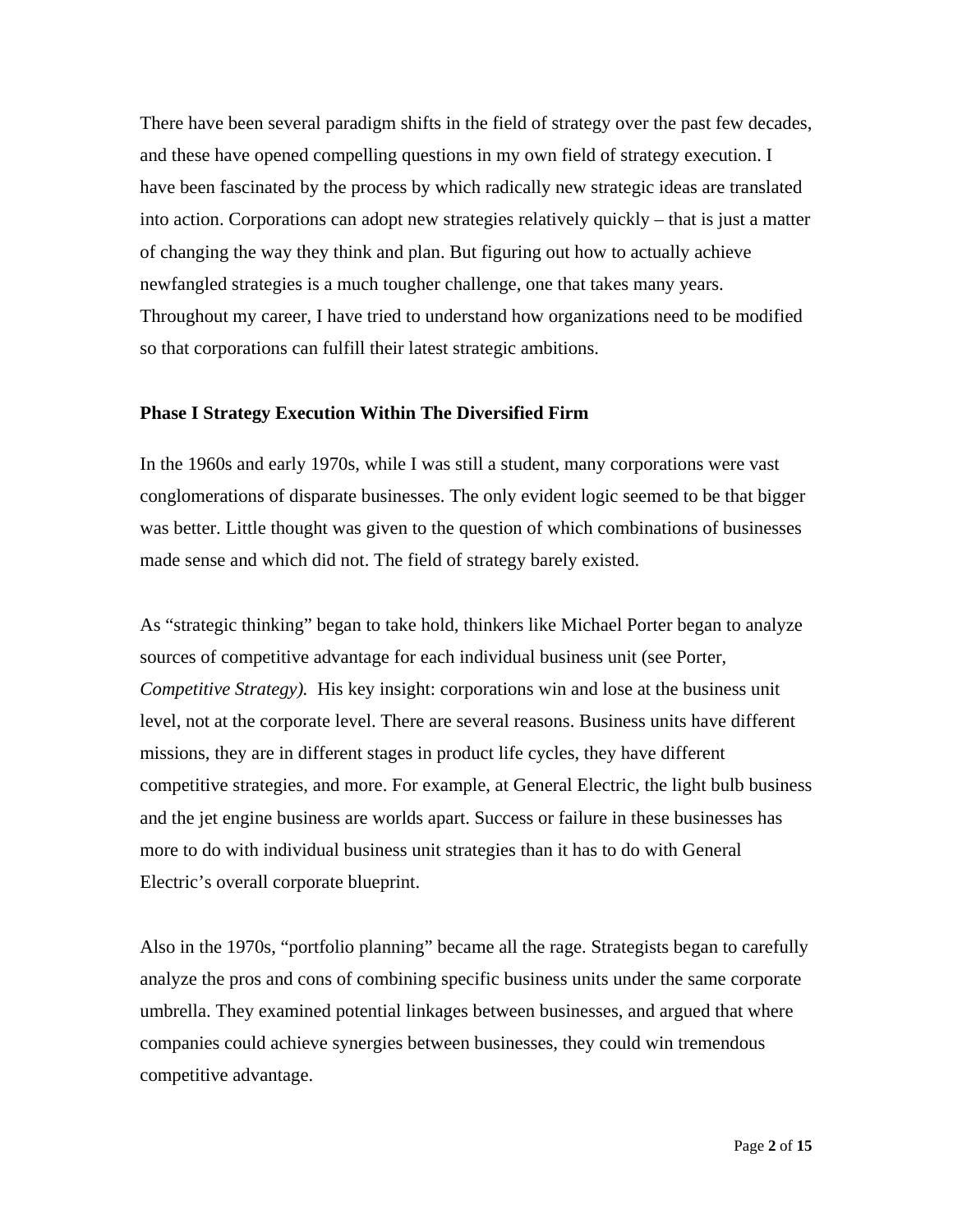As is consistently the case, the strategists were several years ahead of what executives knew how to achieve. When I came onto the scene in September 1980, the notions of business unit strategy and portfolio planning had been fully adopted by strategic planners. But what would it take for individual business units to succeed? And, how should linkages be created within the organization so that each business unit benefits from being a part of large corporation? For the top management of General Electric, for example, it is critical to know how the light bulb organization should be shaped differently from the jet engine organization.

Researchers were only beginning to tackle the question of how to build a coordinated, multi-business-unit organization. Companies needed to achieve a tricky balance. They needed some differentiation between business units — each business unit had a distinct strategy, and thus each needed a distinct organization to achieve that strategy. At the same time, they needed to create linkages between business units so that they could share hard assets, brands, expertise, and more — and these linkages worked best when there was homogeneity throughout the corporation. How could the two needs be reconciled?

Nobody really knew. I spent the entire decade of the 1980s researching how to systematically vary approaches to execution across business units with different strategies. This period constituted the first of four distinct phases in my career. I conducted in depth empirical research consisting of hundreds of interviews and surveys of executives at dozens of Fortune 500 corporations, and ultimately was able to advance thinking on the important question of strategy execution in multi-business-unit organizations. (See Exhibit 1, Publications in Phase I.)

During that time, it became clear to me that I had embarked on an unusual line of inquiry. There were far more scholars interested in questions of strategy formulation (what should the company do) than strategy execution (how can the company achieve its strategy). I believe that the reason for this is that research in execution is more difficult. It is more behavioral than economic, and thus more qualitative than quantitative. Many top-notch academic journals frown on qualitative research, and thus many young professors seeking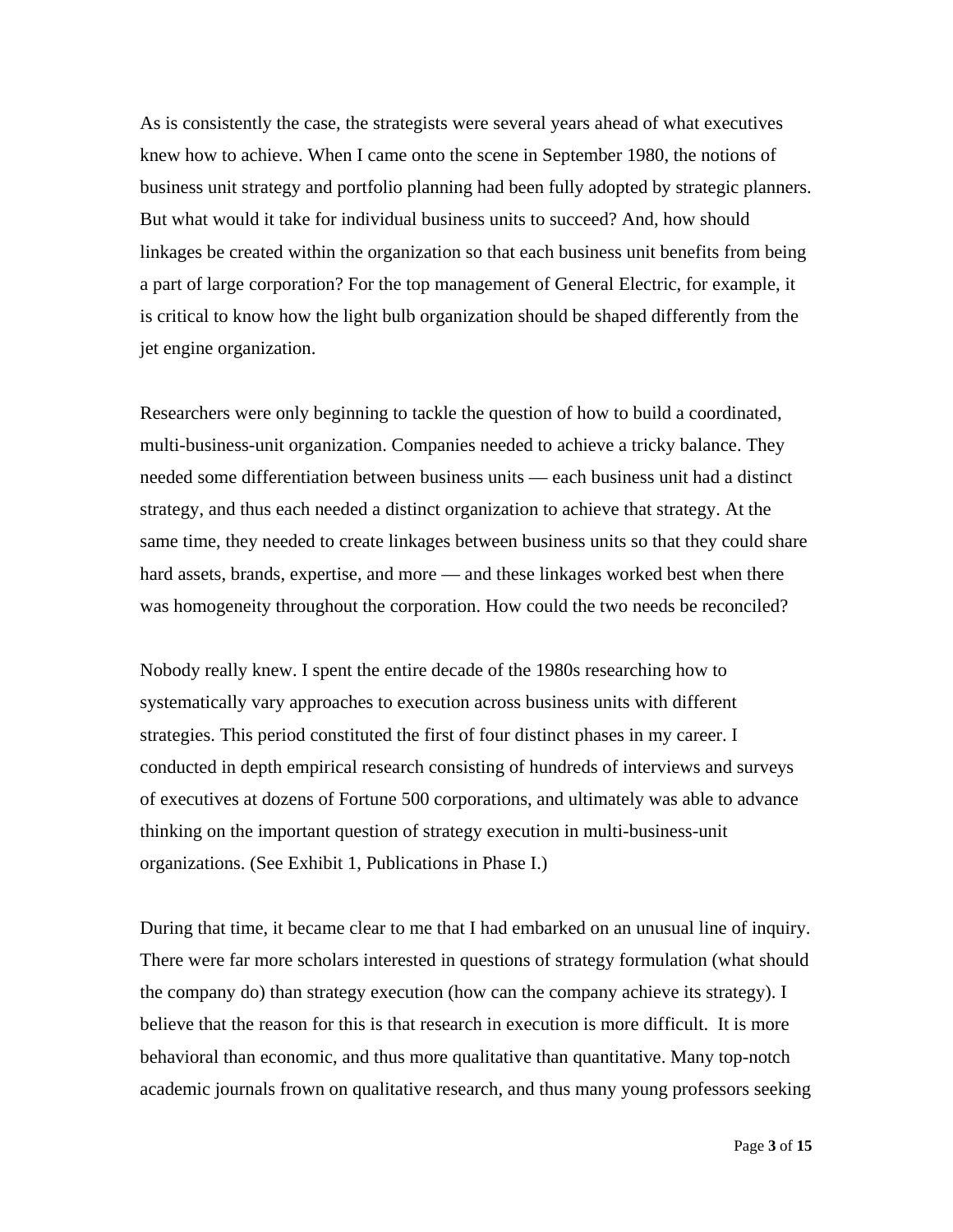tenure will see this line of work as too risky to their career prospects. In addition, this research is extremely expensive and time consuming. Finally, it can only be conducted with deep access within corporations because public sources of information are woefully inadequate. Put it all together, and this kind of research is pursued only by the few that not only are interested in the issues, but are also well-funded, tenured, and in possession of a deep rolodex. This is a small set indeed. Through luck, through hard work, and by dedicating a great deal of time building relationships with practicing executives (See Exhibit 2, Consulting Experience), I have managed to succeed in this unusual career path (See Exhibit 3, Awards and Recognition).

The central theme in my work has always been achieving the right balance of organizational differentiation and organizational integration between distinct business units. After the evolution to business unit strategy and portfolio planning presented the initial impetus for this line of work, subsequent advances in strategy afforded me the opportunity to ask similar questions in different contexts.

#### **Phase II Strategy Execution Within The Multinational Firm**

 In the 1980s, following an onslaught of foreign competition, companies began to consider strategy from a global perspective. No longer was the "rest of the world" viewed strictly as an export opportunity. Companies acquired a much more extensive global presence, and located different value-chain activities such as basic research, product development, manufacturing, etc, wherever it made the most sense. Classic books from the era included *Managing Across Borders* (Ghoshal and Bartlett), *Multinational Missons* (Prahalad), and *Global Strategy* (Porter).

Corporations began building complex global operations before they really understood how they could work. Different subsidiaries faced entirely different strategic contexts, with different demands from customers, different competitors and so forth.

In the second phase of my career, I spent the 1990s investigating how global companies can achieve the most effective balance of differentiation and integration among country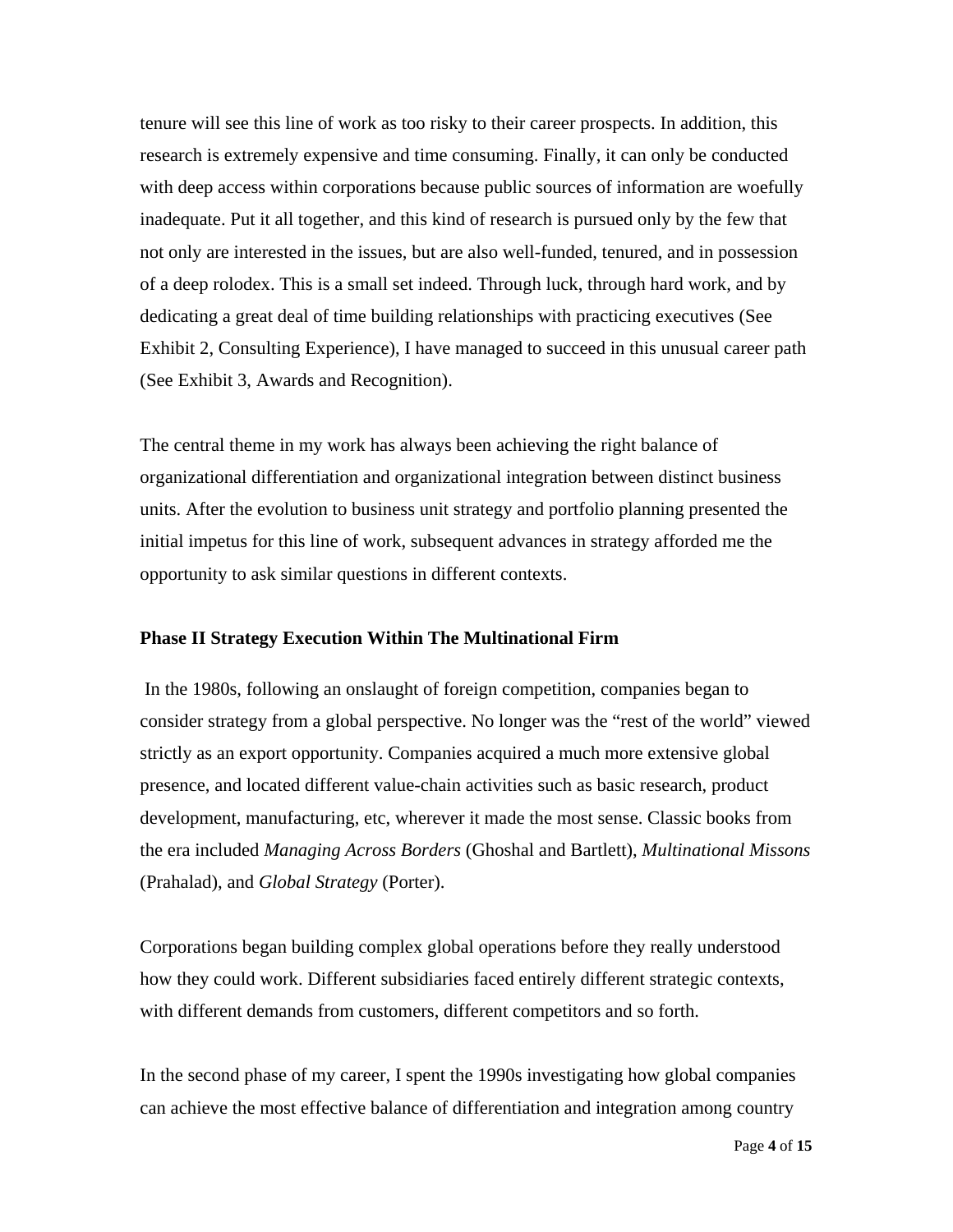subsidiaries. For example, how should the relationship between global headquarters and individual country subsidiaries vary? What processes ensure that each country subsidiary can tailor its operations to the local environment? How can companies identify which aspects of their operations must be consistent around the world? Again, through this phase in my work, I contributed significant advances. (See Exhibit 4, Publications in Phase II.)

#### **Phase III Executing Breakthrough Strategies**

As I was conducting this work through the 1990s, a new dominant business force came on the scene: the internet. Suddenly, the most influential strategic thinkers were the most radical ones — those who argued that no competitive advantage was secure. Strategy was a matter of creating a new and better future, not finding the best way to compete within the existing boundaries and conventions of an industry. Notable books of the time were *Competing for the Future* (CK Prahalad and Gary Hamel) and *The Innovator's Dilemma* (Clayton Christensen). The ideas in these books and others like them generated a great deal of energy among CEOs. Many launched new high-growth business – but again, the field of strategy was well ahead of knowledge about how to execute.

In the third phase of my career, since 2000, I have focused on exactly how corporations can build breakthrough businesses while simultaneously sustaining excellence in their core business. I have observed that the prevailing wisdom is that the key success factors are discovering a great idea and finding a great leader capable of building the new business. But a great idea can only get you started, and even the best leader cannot build tomorrow's business inside an organization that is fully dedicated to efficient operation of today's. Companies must shift focus from ideas to execution, and from leadership excellence to organizational excellence.

Based on ten years of field research in 10 corporations, I have completed two books *Ten Rules for Strategic Innovators — from Idea to Execution* and *Great Idea What's Next: How To Execute An Innovation Initiative* (see Exhibit 5, Publications in Phase 3, for related works). In these books, we explain three central challenges of building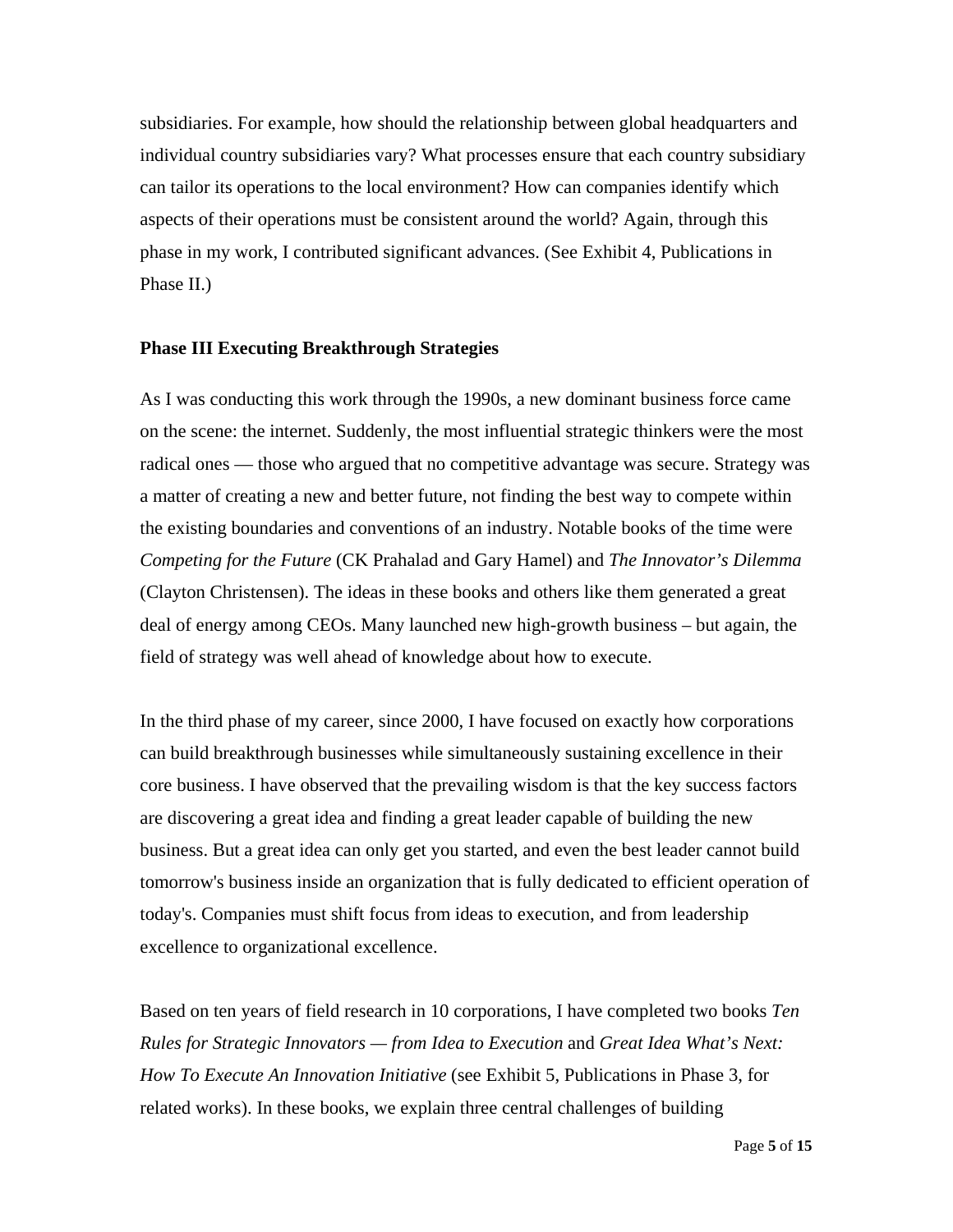breakthrough businesses within organizations that are already established and successful. You must forget some of what to this point has made your company a success. You must borrow some of your company's existing resources - the most important advantage you have. And, because experimental businesses rarely stay on plan, you must learn as you proceed.

A natural instinct is to create a separate organization - one in which a more entrepreneurial culture can flourish. But that leaves far too many questions unanswered. True, the new business unit must be distinct from the core organization. But what distinctions should there be? And how are those differences achieved? Further, distinct does not imply isolated. So where should there be interaction? And how can the natural tensions between new and old be overcome? Finally, how exactly do you learn as you proceed?

#### **Phase IV Organization For Innovation in Emerging Markets**

I plan to continue to focus on issues of innovation within large corporations for several more years, to complete this phase of research. I am also entering a rich and rewarding fourth phase. The next generation of global strategy will focus on the emerging economies.

CEOs are spending more and more time wrestling with the rise of China and India. We have learned a great deal about how to work across cultural differences within a global organization. But the asymmetries between the developed world and the developing world go far beyond just cultural difference. There is vast economic asymmetry as well. We are only just beginning to understand the full nature of the challenge of building organizations that can be simultaneously effective both in a country with a GDP of \$30,000 per capita and one with a GDP of \$300 per capita. In parallel with the vast economic disparities are stark distinctions in consumer buying habits, distribution systems, dynamics of local competition, environmental sustainability, and the role of government. Global corporations are only beginning to understand the extent they will have to stretch and innovate to succeed in such environments.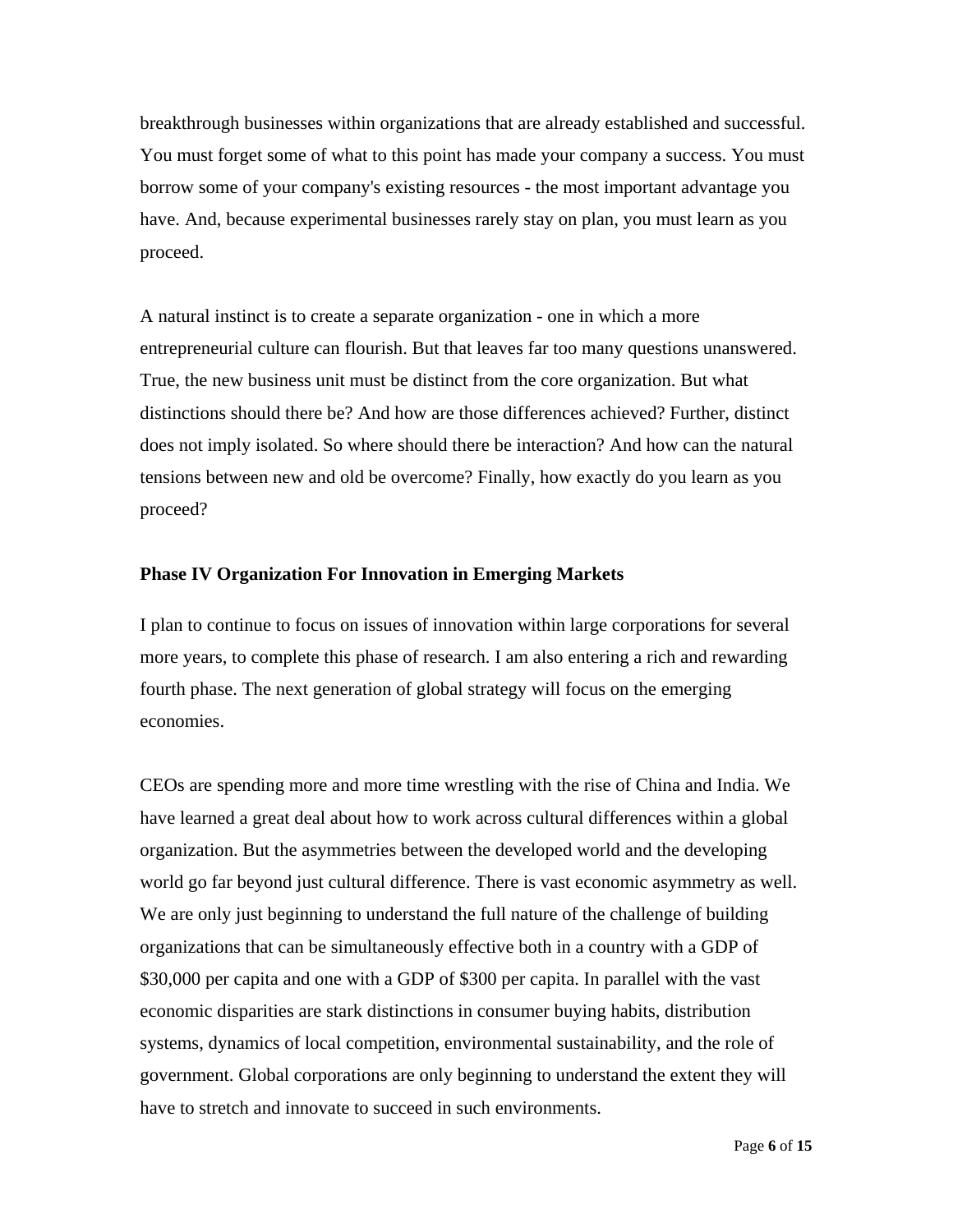Finally, in Phase IV, it appears, I got the opportunity to return home, and give my full energies to India. In January 2008, I was invited by General Electric to be their first Professor in Residence and Chief Innovation Consultant. As part of this assignment, I was asked to operationalize a concept that Jeff Immelt coined, Connected and Scalable Localization (CSL), as a way to talk about GE's globalization efforts in emerging economics like China and India. Under the CSL concept, GE intends to develop and commercial *local* solutions in China and India talking a "market back" view; these solutions will not be developed in isolation but emerging economy efforts will be *connected* to GE's global resource base. GE will then use global brand and global distribution to *scale* those solutions to the rest of the world as opportunities allow.

I published an article with Jeff Immelt, the CEO of GE, in the October 2009 issue of *Harvard Business Review* based on my work on CSL. (See Exhibit 6 for publications in Phase IV and Exhibit 7 for an overview of each phase of my research).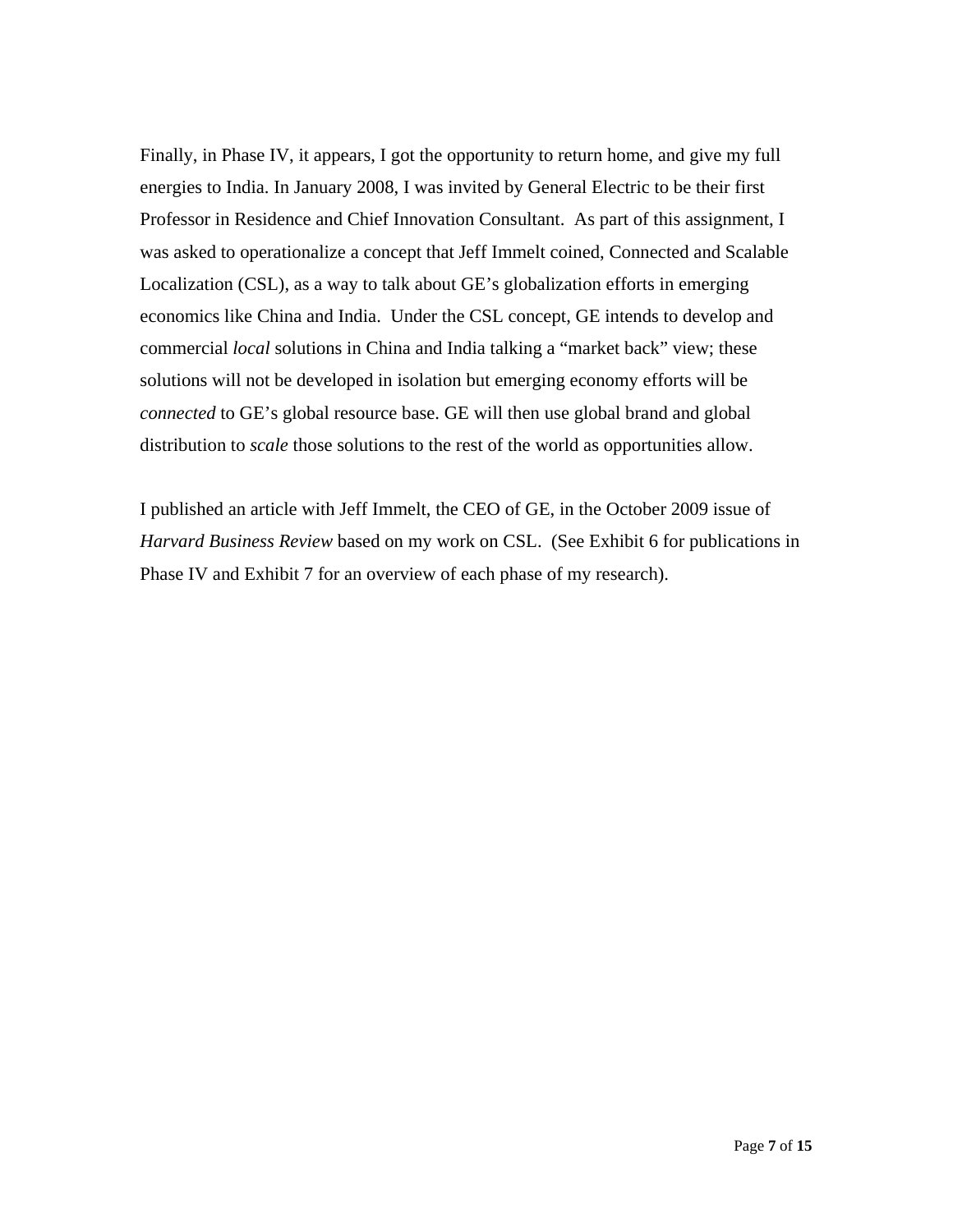#### **Publications in Phase 1**

"Strategic Cost Analysis of Technology Investments," *MIT Sloan Management Review*, Vol. 34, No. 1, Fall 1992, pp. 39-51 (with John K. Shank).

"Profit Center Manager Compensation: Impact of Market, Political, and Human Capital Factors," *Strategic Management Journal*, 1992, 13 (3), pp. 205-217 (with Joe Fisher).

"Impact of Output versus Behavior Controls and Resource Sharing on Performance: Strategy as a Mediating Variable," *Academy of Management Journal* (with Joe Fisher), June 1990, 33,2, pp. 259-285.

"Implementing Competitive Strategies at the Business Unit Level: Implications of Matching Managers with Strategies," *Strategic Management Journal*, 1989, 10, 251- 269.

"A Contingency Approach to Strategy Implementation at the Business Unit Level: Integrating Administrative Mechanisms with Strategy," *Academy of Management Journal*, 31, 4, 1988, 828-853.

"Decentralization, Strategy, and Effectiveness of Strategic Business Units in Multi-Business Organizations," *Academy of Management Review*, 11, 4, 1986, 844-856.

"Resource Sharing Among SBUs: Strategic Antecedents and Administrative Implications," *Academy of Management Journal* (with Anil K. Gupta), 29, 4, 1986, 695- 714.

"Impact of Participation in the Budgetary Process on Managerial Attitudes and Performance: Universalistic and Contingency Perspectives," *Decision Sciences*, 17, 4, Fall 1986, 496-516.

"Linking Control Systems to Business Unit Strategy: Impact on Performance," *Accounting, Organizations and Society* (with Anil K. Gupta), 1985, pp. 51-66.

"Appropriateness of Accounting Data in Performance Evaluation: Environmental Uncertainty as an Intervening Variable," *Accounting, Organizations and Society,* 9, 2, 1984, pp. 125-135.

"Business Unit Strategy, Managerial Characteristics, and Business Unit Effectiveness at Strategy Implementation," *Academy of Management Journal* (with Anil K. Gupta), 27, 1, March 1984, pp. 25-41.

"Build, Hold, Harvest: Converting Strategic Intentions into Reality," *Journal of Business Strategy* (with Anil K. Gupta), 4, 3, Winter 1984, pp. 34-47.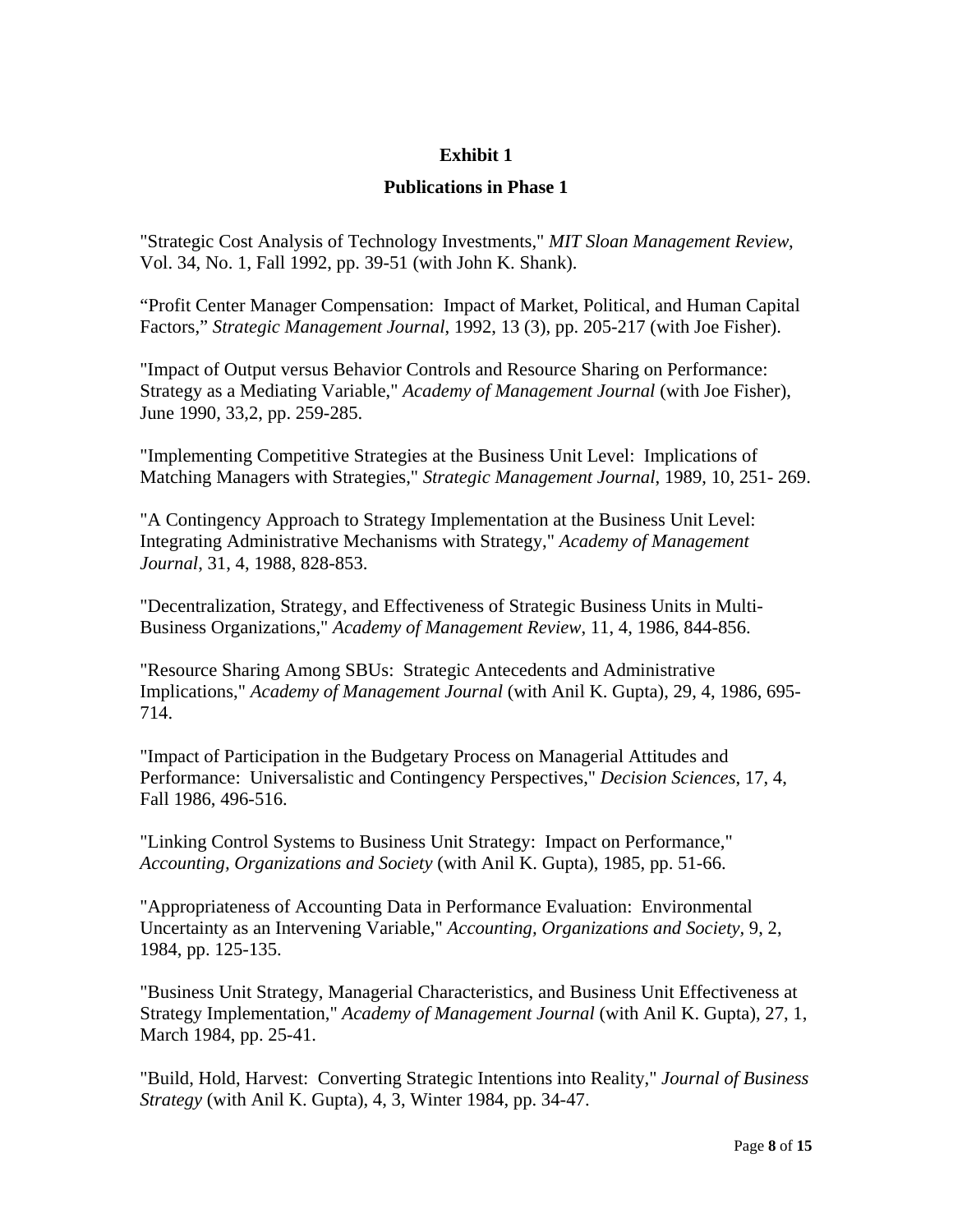#### **Consulting Clients**

**Automobiles**  Chrysler Volvo

**Chemicals**  Celanese Corporation (Hoechst Celanese) The Dow Chemical Company

#### **Computers**

Hewlett-Packard IBM Microsoft

**Consumer Products**  Bang & Olufsen

Bausch & Lomb Campbell Soup Clorox Coca-Cola Colgate General Electric Hershey Kodak Louis Vuitton Moet Hennessy Procter & Gamble Quaker Oats SAB/Miller The Gap

**Defense and Aerospace**  BAE Systems Boeing General Dynamics Honeywell Raytheon TRW Automotive

**Family Entertainment**  Hasbro Sony

**Financial Services**  Capital One Fidelity General Electric JP Morgan Chase Moody's Orion Capital Management Principal Financial Group Thomas Cook UBS

**Forest Products**  Champion International (acquired by International Paper) International Paper

> Meadwestvaco Stora Enso Weyerhaeuser

**Government**  IRS U.S. Postal Service

**Insurance**  Aetna Albermale Chubb Continental Casualty(CNA) The Hartford ING Manulife Financial MetLife Midland Mutual Life North Atlantic Reliastar (acquired by ING) Manufacturing Alcan B.F. Goodrich Tires John Deere

Ford General Electric Honeywell Ingersoll-Rand J.I.Case J.M. Huber Johns Manville Johnson Controls Phelps Dodge Quaker Fabric Tamrock The Tata Group Thermo Electron

Eaton

**Media, Communication, and Information**  McGraw-Hill Motorola New York Times Omnicom Medica Group Pitney Bowes The E.W. Scripps Company Thomson Corporation Viacom

**Petroleum, Utilities & Energy**  American Electric Power Amoco (acquired by BP) Atlantic Energy Chevron ConocoPhillips Entergy Exxon Mobil Maxus Energy Schneider Electric Square D

**Pharmaceuticals**  Abbott Laboratories Becton, Dickinson and Company Johnson & Johnson Purdue Pharma Wyeth

#### **Professional Services**

Accenture Gemini Consulting (affiliated with CapGemini) KPMG Mckinsey & Company PriceWaterhouseCoopers US Chamber of Commerce

#### **Retailers**

Reynolds & Reynolds The Home Depot Wal-Mart

> **Technology**  Flextronics

**Telecommunications**  ADC Telecommunications AT&T Avaya Bellcore (acquired by Telcordia) British Telecom Corning **GTE** Lucent QUALCOMM Telcordia Technologies

> **Transportation**  FedEx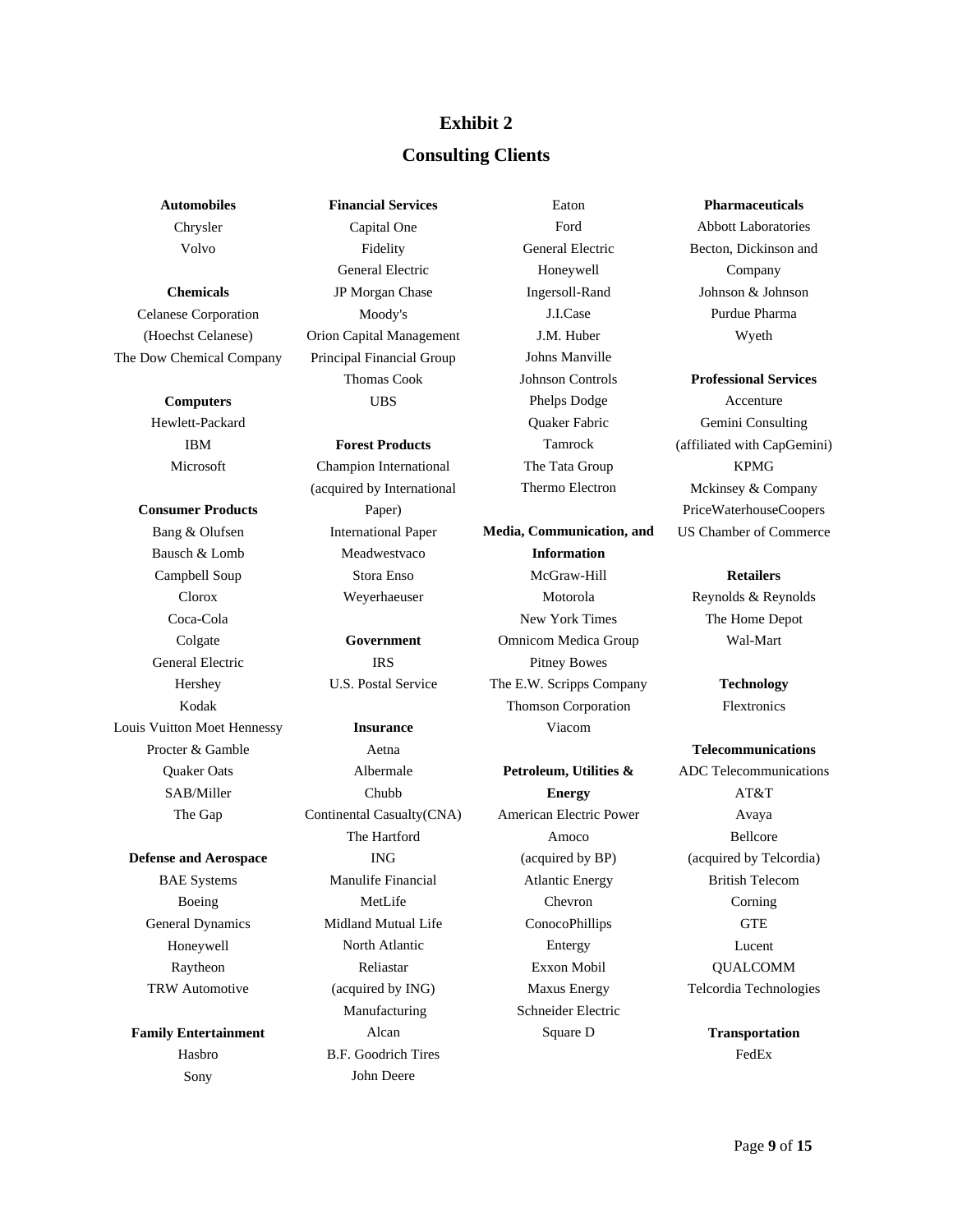#### **Awards and Honors**

**Emerging Business Brain**  By *London Times*

**"Winner of the 2006 Accenture Award"** 

By *California Management Review* for his article "Organizational DNA for Strategic Innovation" (co-authored with Chris Trimble)

**Global Indian Thought Leader** 

Rated by *Across The Board*

**Global Indian Thought Leader** 

Rated by *India Today*

**Cited as a Top 50 Management Thinker** 

Rated by *London Times*

**Top Five Most Respected Executive Coach on Strategy**  Rated by *Forbes*

**Top Ten Professor in Corporate Executive Education** 

Rated by *Business Week*

## **Top 50 Non-Resident Indian of the Year**

By *NRI World,* the lifestyle and business magazine for Indians living abroad.

## **Top 10 Indian Global Management Guru**

Selected by *BusinessWorld* as one of the top Indian-born management gurus who have made it big overseas.

**Outstanding Faculty**  Named in *Business Week* Guide to Best Business Schools

# **Outstanding Teacher of the Year**

Voted by *MBA students*

# **Top Ten Most Frequently Cited Research Paper**

In the 40-year history of the *Academy of Management Journal* (AMJ) (reference to "Business Unit Strategy, Managerial Characteristics, and Business Unit Effectiveness at Strategy Implementation," with Anil K. Gupta.)

## **Second Most Frequently Cited Research Paper**

Survey of *"The Fifty Most-Noted Strategy Works of 1980-1985"* by Donald C. Hambrick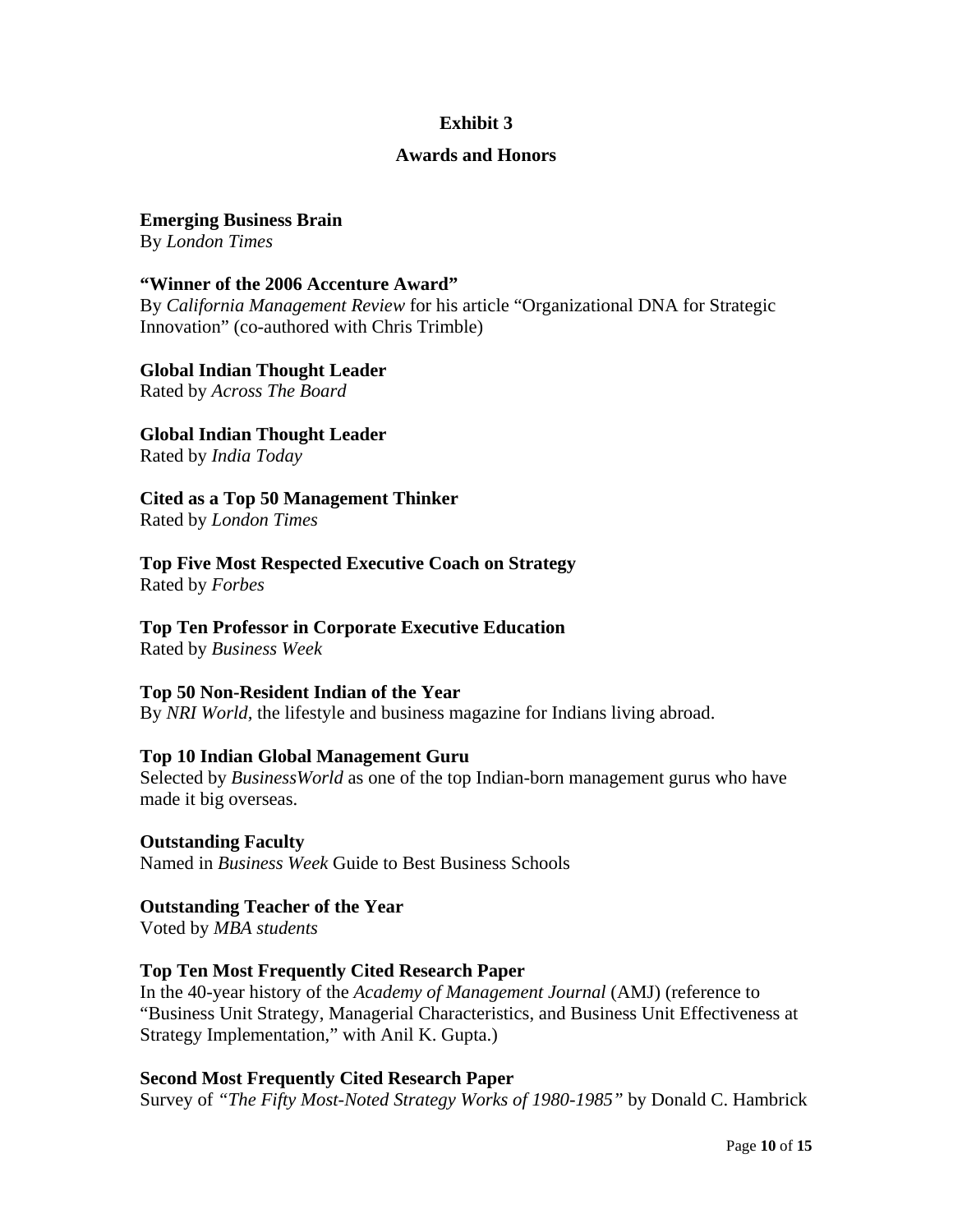of Columbia University (reference to "Business Unit Strategy, Managerial Characteristics, and Business Unit Effectiveness at Strategy Implementation," with Anil K. Gupta.)

#### **Top 20 Academic Superstar**

In North America for research in strategy and organization by *Management International Review*

#### **Gluek Best Research Paper Award**

In business policy and strategy from the *Academy of Management*

#### **Academy of Management Hall of Fame**

Honorable Mention, Recognition for the number of articles published in the *Academy Journals*

#### **Notable Contribution to Management Accounting Literature Award**

The Management Accounting Section, *American Accounting Association*

# **Robert Bowne Prize**

For Best Thesis Proposal, *Harvard Business School*

# **President's Gold Medal**

First rank nationwide in Chartered Accountancy (Equivalent of CPA), *The Institute of Chartered Accountants of India* 

## **15th Annual Dartmouth Presidential Lecture**

Selected by *Dartmouth College's President Wright* to share expertise on global business strategy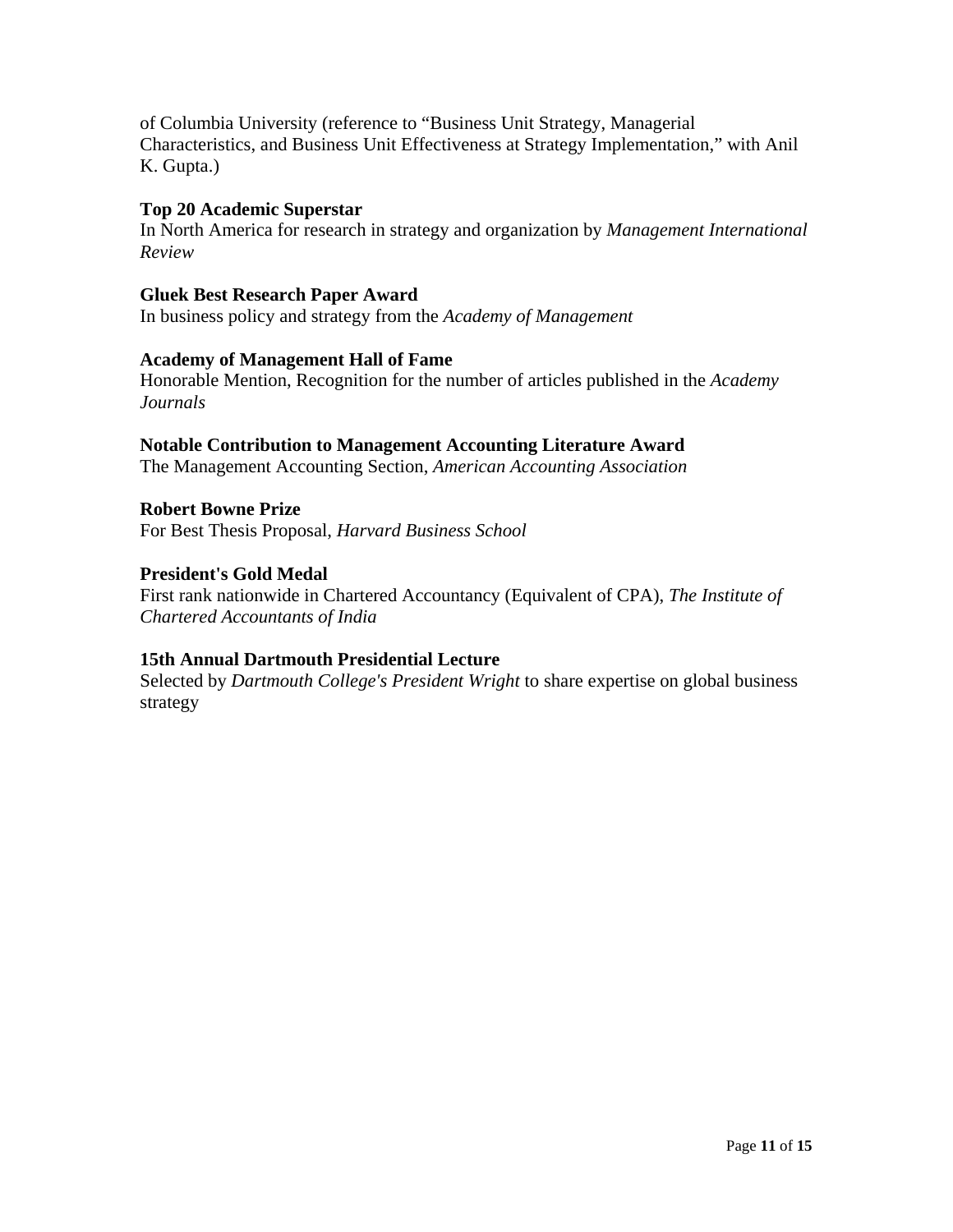#### **Publications in Phase II**

#### Books

- *The Quest for Global Dominance*, Jossey-Bass, 2008 (with Anil K. Gupta). Translated into one foreign language.
- *Global Strategy and Organization,* John Wiley & Sons, 2003 (with Anil K. Gupta and Haiyan Wang).

#### Articles

- "Building an Effective Global Business Team," *MIT Sloan Management Review*, Summer 2001 (with Anil K. Gupta).
- "Knowledge Management's Social Dimension: Lessons from Nucor Steel," *MIT Sloan Management Review*, Fall 2000, 42, 1, 71-80 (with Anil K. Gupta).
- "Taking Wal-Mart Global," *Strategy and Business*, 17, Fourth Quarter 1999 (with Anil K. Gupta).
- "Knowledge Flows Within Multinational Corporations," *Strategic Management Journal*, 21, 2000, 473-496 (with Anil K. Gupta).
- "Antecedents of Feedback Seeking Behavior of Subsidiary Presidents in Multinational Corporations," *Strategic Management Journal*, 1999, 20, 205-222 (with Anil K. Gupta and Ayesha Malhatra).

"Knowledge Flows and Structure of Controls in Multinational Corporations," *Academy of Management Review* (with Anil K. Gupta), October 1991, 16, 4, pp. 768-792.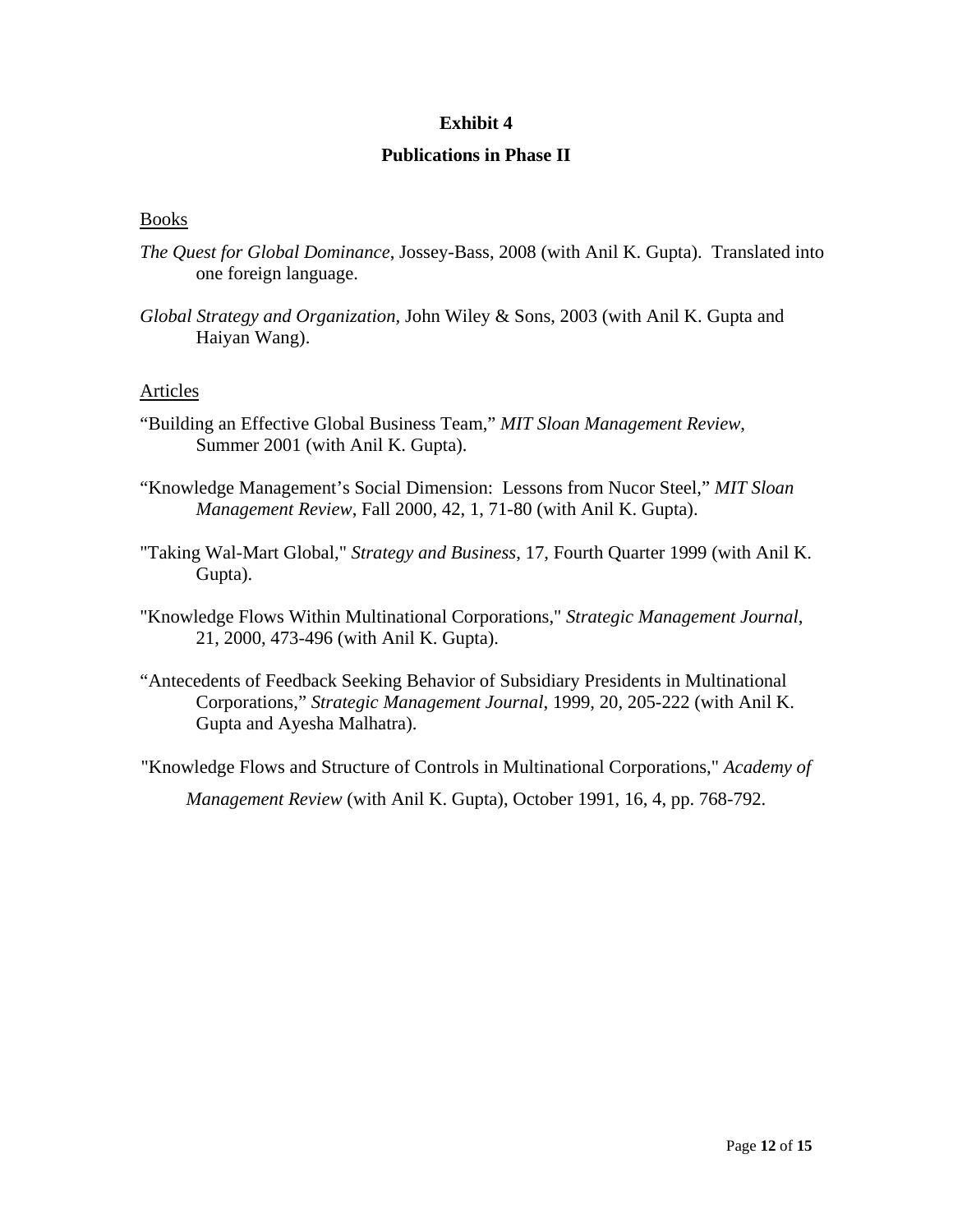#### **Publications in Phase III**

#### Books

- *Great Idea, What's Next: How To Execute an Innovation Initiative,* Harvard Business School Press, 2010 (with Chris Trimble).
- *Ten Rules for Strategic Innovators from Idea to Execution*, Harvard Business School Press, 2005 (with Chris Trimble).

#### **Articles**

- "Disruptiveness of Innovations: Measurement and An Assessment of Reliability and Validity" *Strategic Management Journal*, February 2006, 27(2), pp. 189-199 (with Praveen Kopalle).
- "Building Breakthrough Businesses Within Established Organizations," *Harvard Business Review*, May 2005 (with Chris Trimble).
- "Organizational DNA for Strategic Innovation," *California Management Review*, Spring 2005 (with Chris Trimble).
- "Strategic Innovation and the Science of Learning," *MIT Sloan Management Review*, Winter 2004 (with Chris Trimble).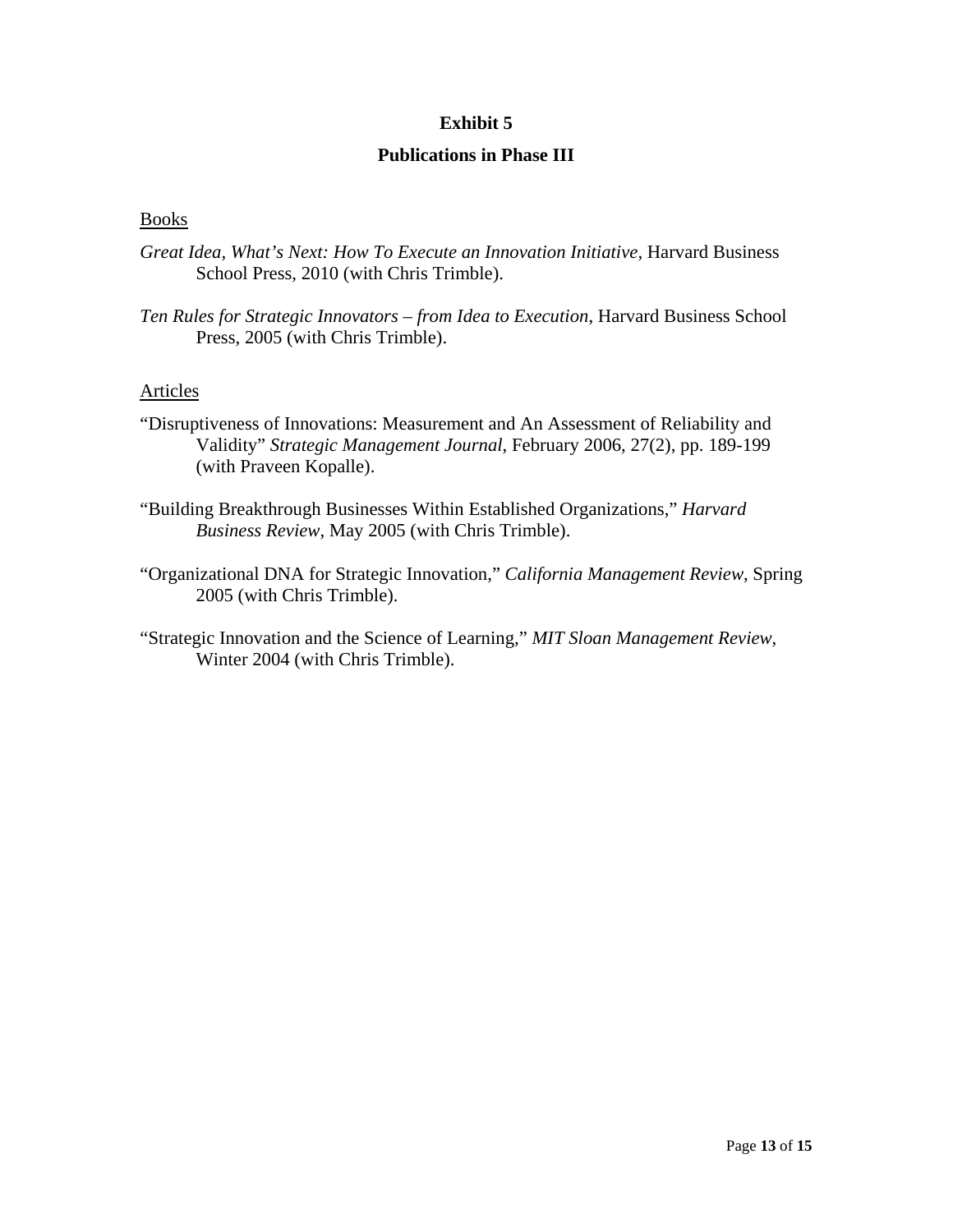# **Publications in Phase IV**

"The Future is Far From Home: How GE is Tackling the Next Great Globalization Challenge," *Harvard Business Review*, October 2009 (with Jeff Immelt and Chris Trimble).